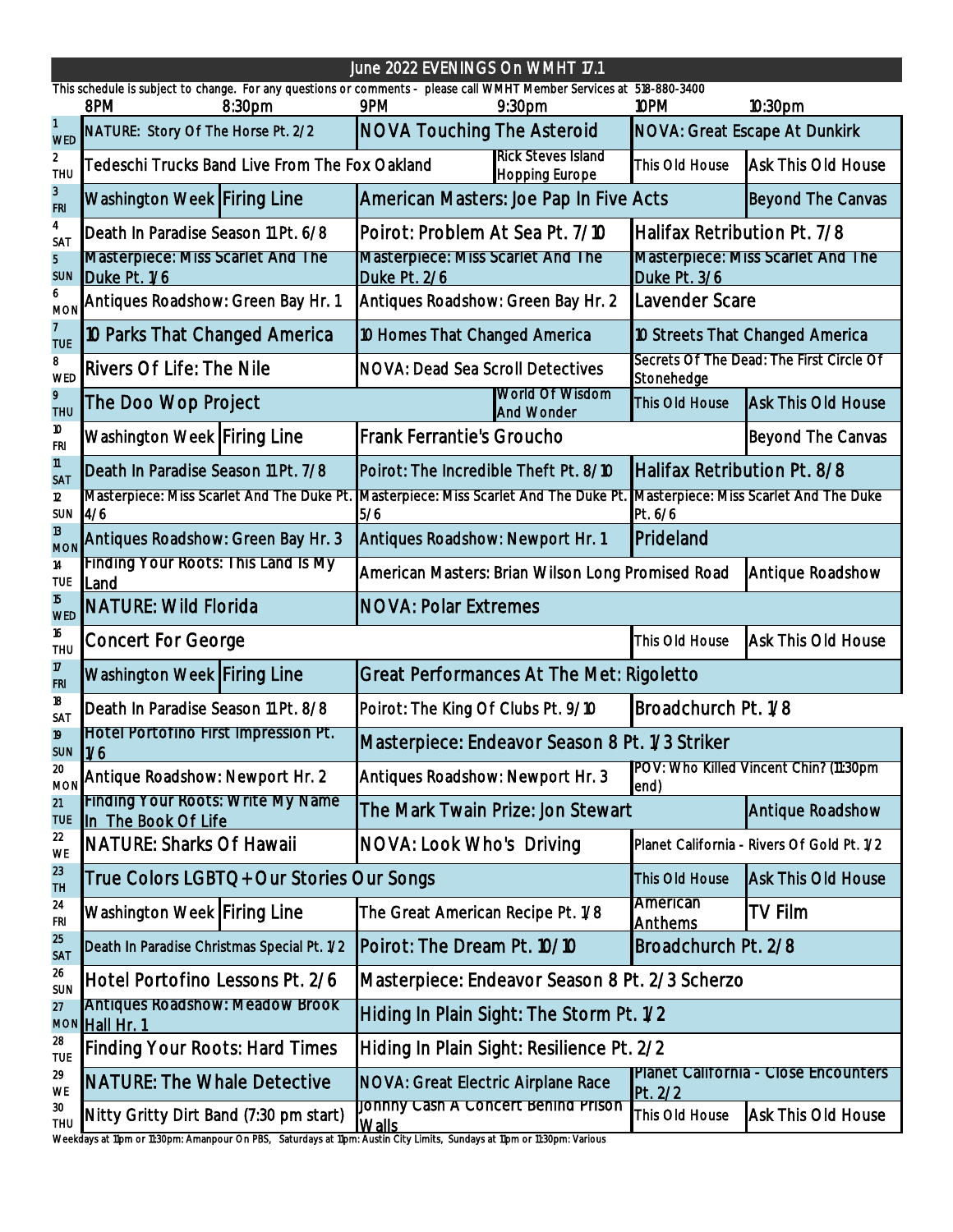### WMHT 17.1 June 2022 Program Highlights

American Anthems: This six-part series celebrates the inspiring efforts of individuals facing extraordinary circumstances with surprise songs written and performed by music's biggest stars.

## AMERICAN MASTERS

Brian Wilson Long Promised Road: Explore the life and career of the co-founder of The Beach Boys.

Joe Pap In Five Acts: Papp, founder of The Public Theater and Free Shakespeare in the Park, believed great art is for all. Broadchurch: When a young boy is murdered, the focus turns to the small town of Broadchurch.

Concert For George: Held at Royal Albert Hall, this tribute features Harrison's songs and music he loved.

## GREAT PERFORMANCES AT THE MET

Rigoletto: Enjoy baritone Quinn Kelsey in the title role of Verdi's timeless tragedy reset in 1920s Europe.

Frank Ferrantie's Groucho: This filmed play with music celebrates the style and spirit of comedian Groucho Marx (1890-1977). Halifax Retribution: A sniper who leaves no trace is terrorizing the city.

Hiding In Plain Sight: Explores America's mental health crisis through the eyes of more than twenty young people. Lavender Scare: The little-known story of an unrelenting campaign by the federal government to identify and fire employees suspected of being homosexual. Hotel Portofino: Step into the 1920s at the Italian Riviera for drama and mystery in the aftermath of World War I.

## **MASTERPIECE**

Miss Scarlet And The Duke: Go on the case with private eye Eliza Scarlet, Victorian England's first-ever female sleuth. NATURE

Sharks Of Hawaii: Meet the sharks that call the waters near Hawaii's islands their home.

Story Of The Horse: Travel around the world to uncover the history of mankind's relationship with the horse.

The Whale Detective: Follow filmmaker Tom Mustill as he investigates his traumatic encounter with a humpback whale.

Wild Florida: Discover the wildlife of the Sunshine State and how experts are battling threats to its ecosystems.

Nitty Gritty Dirt Band 50 Years And Circlin' Back: Celebrate the band's hits along with special guests Vince Gill, John Prine, Jackson Browne and more.

### NOVA

Dead Sea Scroll Detectives: New technologies help unravel mysteries of the Dead Sea Scrolls.

Great Electric Airplane Race: Can new emission-free electric planes replace our polluting airliners and revolutionize personal transportation in our cities?

Great Escape At Dunkirk: Discover traces of the ships and planes lost during World War II's epic Dunkirk operation. Look Who's Driving: Self-driving cars may one day be big business, but will they ever be safer than human drivers?

Polar Extremes: Paleontologist Kirk Johnson explores the dynamic history-and future-of ice at the poles.

Touching The Asteroid: Spacecraft OSIRIS-REx attempts to grab a piece of an asteroid to bring it back to Earth.

Planet California: A celebration of California's wild places and their coexistence with the 40 million people who call it home. POV: Who Killed Vincent Chin?: On a hot summer night in Detroit, Ronald Ebens, an autoworker, killed a young Chinese-American engineer with a baseball bat. Although he confessed, he never spent a day in jail.

Prideland: Follow Dyllón Burnside on a journey across the American South to meet diverse members of the LGBTQ+ community.

Secrets Of The Dead - The First Circle Of Stonehedge: An archaeological quest reveals the oldest stones of Stonehenge originally belonged to an earlier sacred site -- a stone circle built on a remote hillside in west Wales. Rivers Of Life - The Nile: Explore the Amazon, the Nile and the Mississippi rivers in this three-part, BBC co-production.

Tedeschi Trucks Band Live From The Fox Oakland: Their second live album was released on March 17, 2017, the work was recorded on the second night of a two-day September 2016 show in California.

The Doo Wop Project: Meet the supergroup of Broadway stars who transform influential hits from the American pop songbook.

The Great American Recipe: THE GREAT AMERICAN RECIPE is a new eight-part uplifting cooking competition that celebrates the multiculturalism that makes American food unique and iconic.

True Colors LBGTQ+ Our Stories Our Songs: Music from LGBTQ+ artists including Indigo Girls, Billy Gilman and Morgxn, and real-life stories of hope; host Harvey Fierstein.